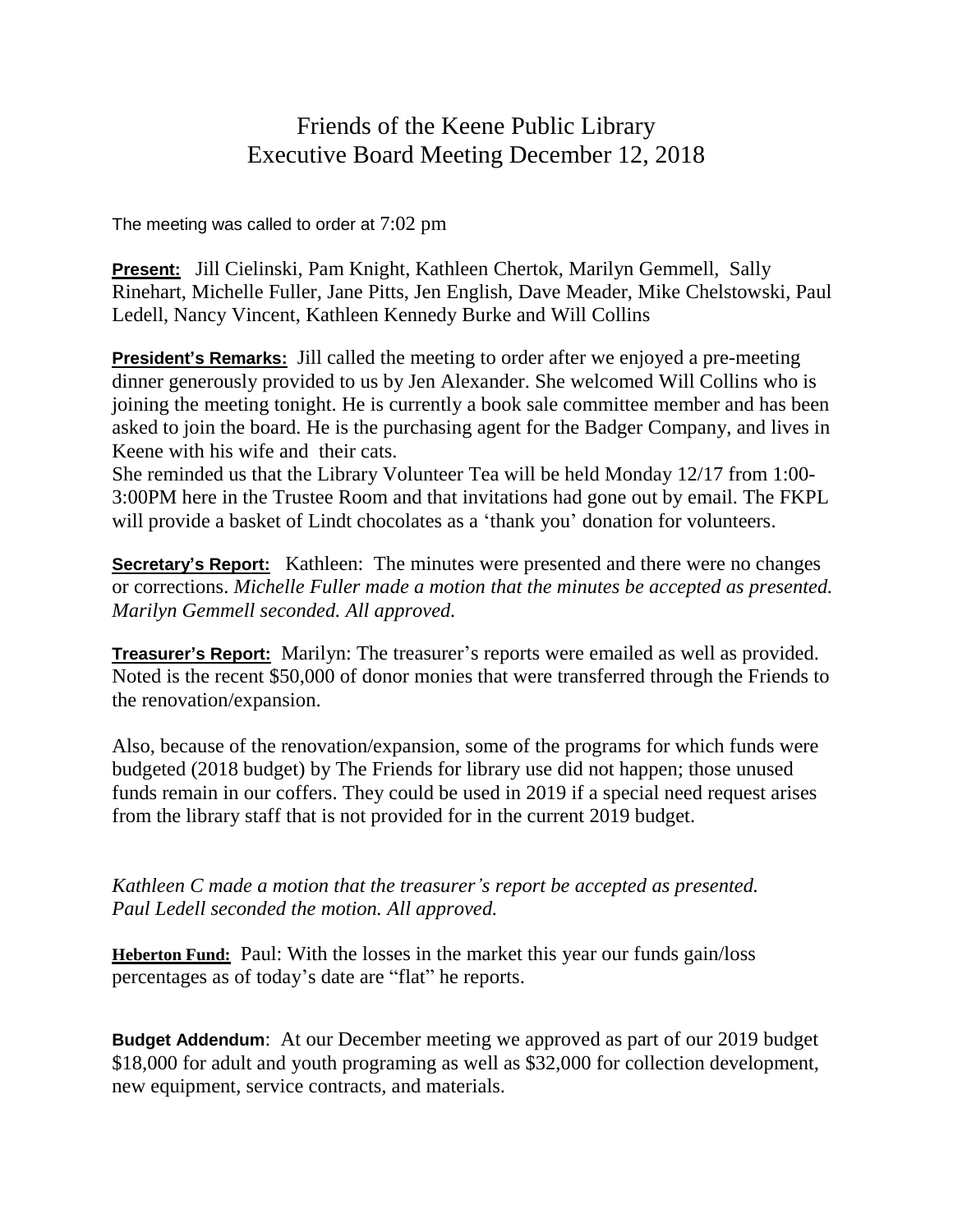Tonight Nancy reports (for Gail Z) that this years breakdown includes a lot of the standard ongoing expenses but there will be certain category adjustments to cover several increased costs. These are: 1) Increased cost for year round family dances as there will be air conditioning available. 2) Increase cost for the aquarium maintenance. 3) A new LCL projector to be purchased. 4) The purchase of quiet keyboards for the adult computers.

**Directors Report:** Nancy: The two newly hired library aids have started working this week and having them is already helpful. She notes ongoing staffing redistributions as they look to have more of a staff presence on the weekends and coverage for the new spaces. The current approach regarding staffing and other needs is to continue the readiness approach they have been working on since the project started.

She notes that the new teen and youth areas are open and policies have been developed as to who can be in those areas. Jay, Teen Librarian, oversees the teen hours from 2:00- 6:00PM and has a good relationship with the teens.

She notes that the actual work being done in the existing library space should be completed by the end of January. She reports that patrons are supportive of the renovations and have made very few complaints due to the disruptions.

**Trustee Report:** Kathleen K B: She and Judy Putnam attended a day long conference on the hiring process for a new director. The Library Trustee Association sponsored this workshop and she states it was a good forum for sharing and discussion.

She notes that she and 7 other trustees had a tour of the new space and describes it as very impressive.

**Project Update:** Jane: The project is currently 80% complete with a mid to late February finish date now projected. Currently, site work continues on the West Street side of the building and finishes proceed in Heberton Hall. She notes that donor rooms are being assigned but there is a process through the City Council for approval in naming these rooms. So as not to delay occupancy each room will also be assigned a number which is an ADA accessible requirement.

The donor wall committee is coordinating signage of both the donor recognition wall and the rooms.

She notes that Trustee Paul Henkel continues to be involved with the sound systems and audio visual equipment that is desired. He is also looking into a portable system to help the hearing impaired.

Further, it's noted that the Time Capsule will now be presented on April 14, 2019, the